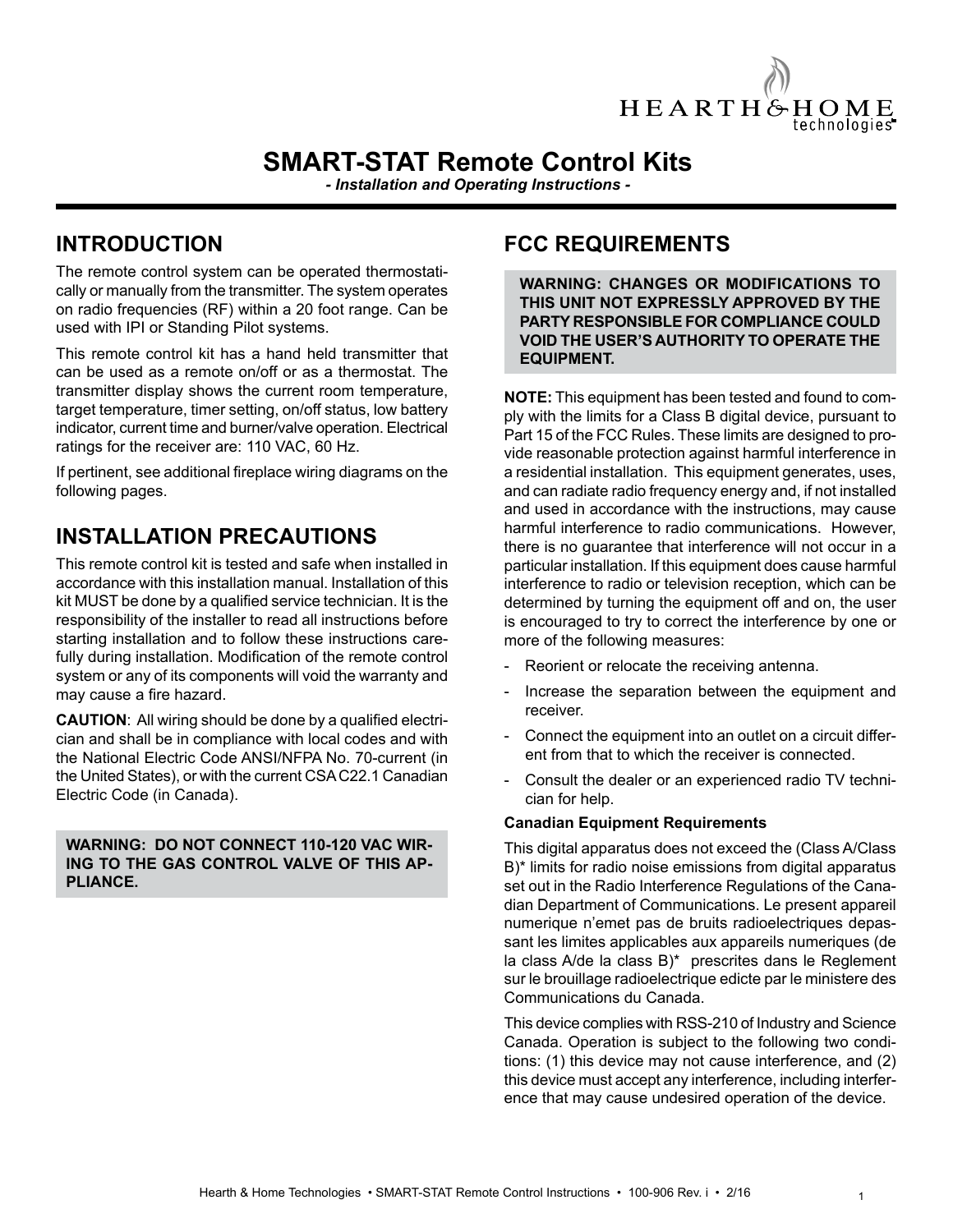# **INSTALLATION INSTRUCTIONS**

**Installing Electrical Service to the Junction Box**

#### **WARNING: TURN ELECTRICAL POWER OFF AT THE CIRCUIT BREAKER BEFORE BEGINNING THIS INSTALLATION.**

**NOTE:** Some appliances do not have a cover plate. Instead, there is a hole through which the Romex clamp is attached to the outer wrap.

1. Remove the electrical cover plate from the lower side of the fireplace. Remove the knock-out from the plate and attach the Romex clamp (screws to the outside) (see Figure 1).



- 2. Feed the electrical service wires through the Romex clamp and secure the wires to the clamp.
- 3. Using the wire nuts provided, connect the service wires to the junction box. The black wires to the black service wire, the white wires to the white service wire, and the service ground wire to the ground stud of the junction box.
- 4. Reattach the cover plate to the outside of the fireplace.

**WARNING: LEAVE ELECTRICAL POWER OFF AT THIS TIME. DO NOT RESTORE POWER UNTIL THE REMOTE CONTROL SYSTEM IS COMPLETELY INSTALLED.** 

# **REMOTE RECEIVER**

#### **Important: The remote receiver should be positioned close to front in right or left corner.**

The remote receiver is powered by 110-120 VAC. It plugs into a standard polarized duplex receptacle.

#### **Locating Receiver and Operating Functions**

This remote receiver can be positioned under the firebox in the control compartment of the fireplace if ambient temperatures do not exceed 170º F. This system is designed to remotely operate the gas valve.

# **RECEIVER WIRING INSTRUCTIONS**

Incorrect wiring connections WILL cause damage to the gas valve or electronic module operating the gas appliance and may also damage the remote receiver.

#### **Wiring Millivolt Valves**

Connect the remote receiver by connecting each of the two wires leading from the remote receiver to either of the two wire TH terminals on the gas valve (see Figure 2). Normally it does not matter which wires go to which terminal.



#### **Alternative Wiring for units with a wall switch**

Disconnect the wall switch wire from the TH terminal on the valve and connect this wire to male connector supplied on the receiver. Connect remaining female connector from receiver to the TH terminal on the valve.

#### **Wiring Electronic Spark Ignition Dry Contact Input**

Connect the remote receiver by connecting each of the two wires leading from the remote receiver to the brown harness wires. See Figure 3.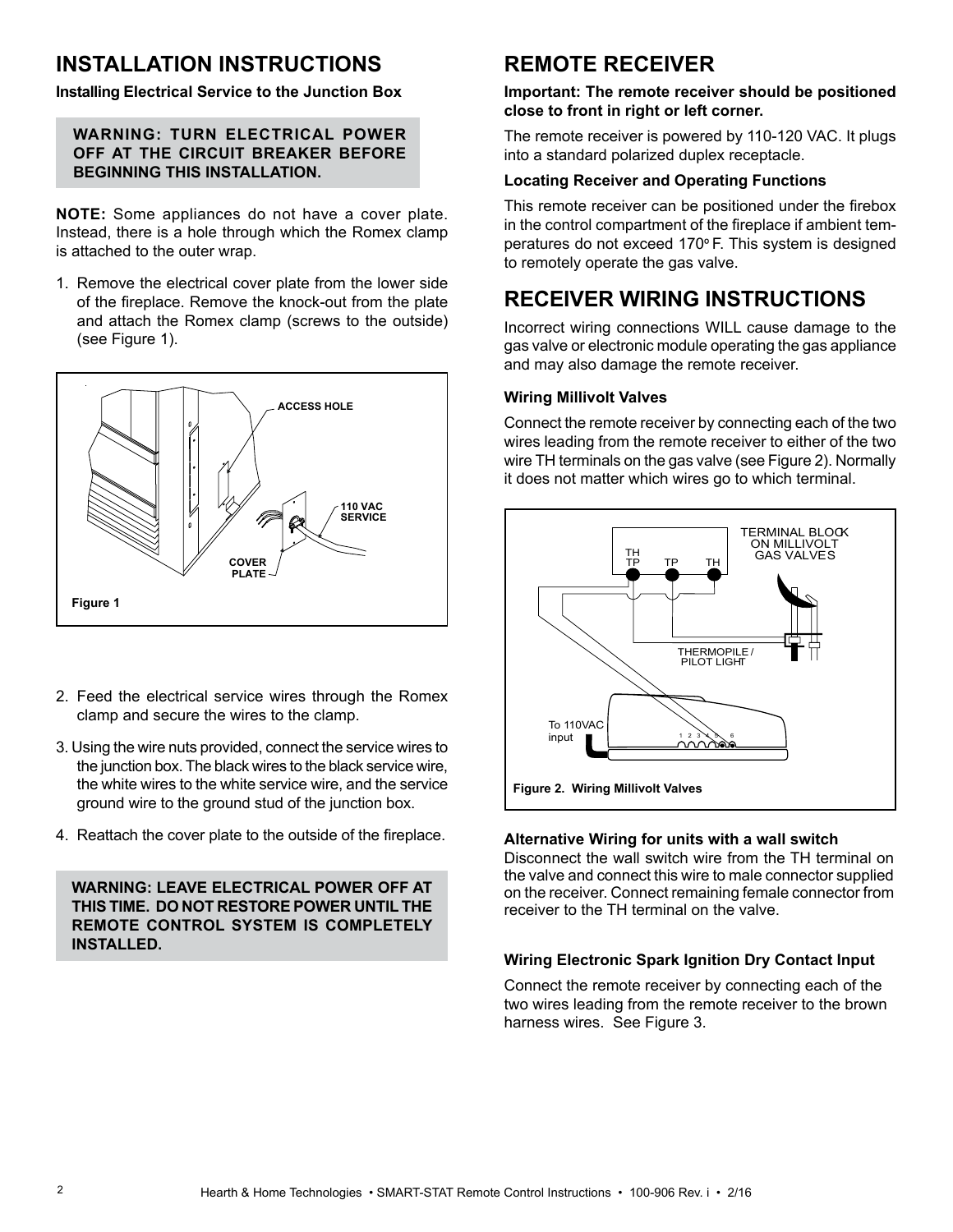

The remote receiver has a 3-position slide switch: OFF/ REMOTE/ON (see Figure 4).



**NOTE: The remote receiver will only respond to the transmitter when the 3-position slide button on the remote receiver is in the Remote position. If the system does not respond to the transmitter on initial use, see section Matching Security Codes.**

- 1. With the slide switch in the ON position, the system is on.
- 2. With the slide switch in the REMOTE position, the system only operates if the remote receiver receives commands from the transmitter.
- 3. With the slide switch in the OFF position, the system is off.

**NOTE:** The slide switch should be placed in the OFF position if you will be away from your home for an extended period of time. Placing the switch in the OFF position also functions as a safety "lock out" by turning the system off and rendering the remote receiver inoperative.

# **TRANSMITTER**

**Important: Before operating remote control, transmitter and receiver must have matching security codes. See section 'Matching Security Codes'.**

**Important:** Review 'Communication-Safety Features' under 'Transmitter Safety Features' section. The communication safety features shut down the fireplace system when a potentially unsafe condition exists.

**Important:** Review 'Auto Shutdown' section. This safety feature shuts down the fireplace after 9 hours of continuous operation, in ON mode only.

**Important:** New or fully charged batteries are essential for proper operation of the multi-function transmitter. The transmitter operates on 2 AAA-size 1.5V batteries. Use Alkaline batteries for longer battery life and maximum operational performance.

Insert 2 AAA-size 1.5V batteries into the battery compartment on the back of the transmitter. When the batteries are correctly inserted, the screen will display numbers (see Figure 5 for LCD Display Screen).

**NOTE:** If the transmitter is activated from a very cold condition it may be necessary to allow the transmitter to stabilize to room temperature (could take up to 15 minutes) before accurate room temperatures are displayed on the screen.

**NOTE:** LCD screen is equipped with a "backlite" for easier viewing of LCD screen. Backlite illuminates when a function button is depressed. After 5 seconds elapses, LCD screen will return to its normal state.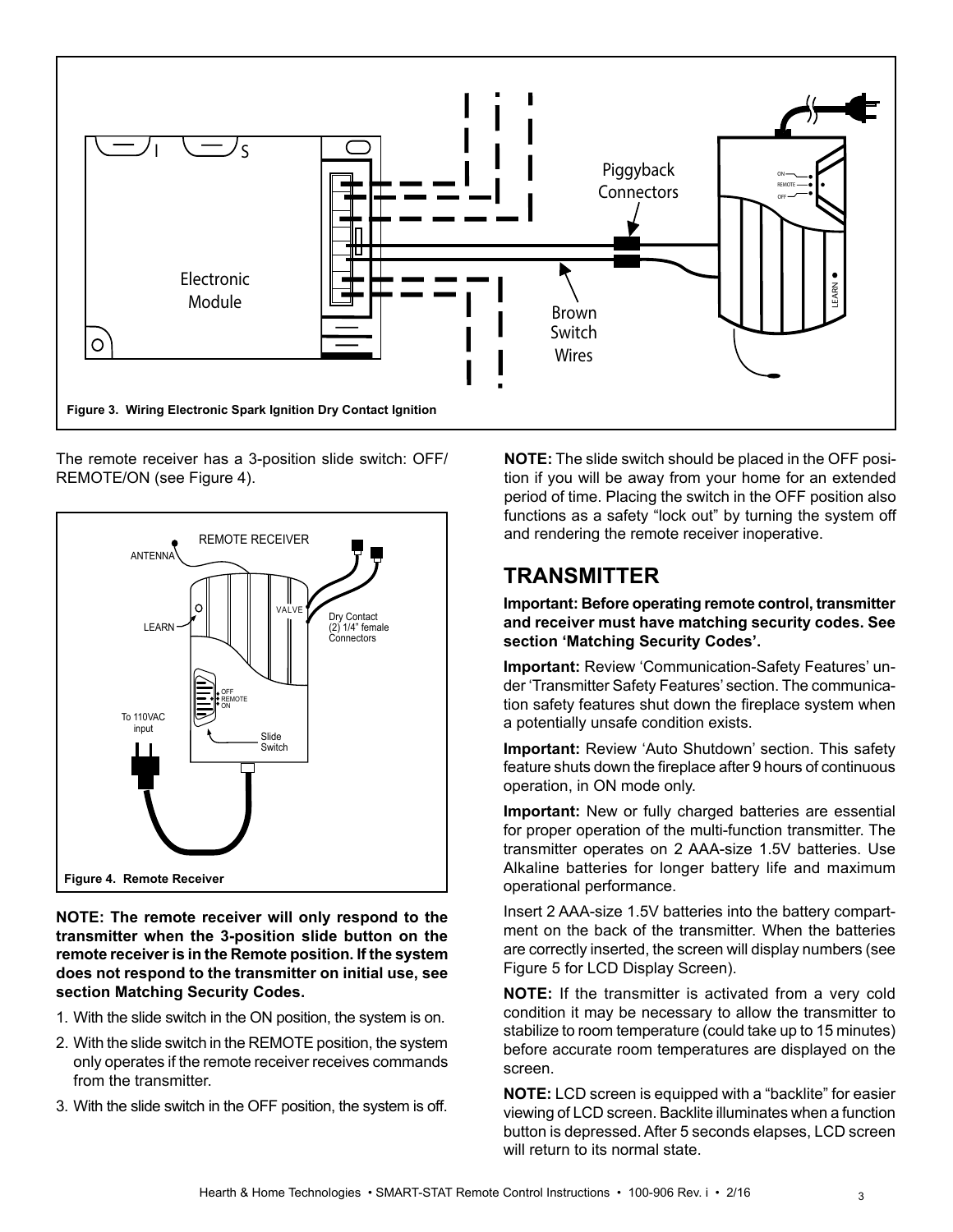- 1. **LOW** Battery power low. Replace batteries within two weeks.
- 2. **TIMER** Indicates time remaining before system shuts off, when timer-programmed, 9 - hour maximum setting.
- 3. **MODE** Indicates operation MODE of system. ON indicates the system is on, either manually or thermostatically. THERMO indicates the system will automatically cycle ON/ OFF, depending on programmed SET temperature. OFF indicates the entire system is turned off.
- 4. **SET** Indicates desired SET room temperature for THERMO operation.
- 5. **FLAME** Indicates burner/valve operational.
- 6. **CLOCK** Indicates the current time in AM/PM.
- 7. **ROOM**  Indicates CURRENT room temperature.
- 8. **OF** Indicates degrees Fahrenheit (ºC indicates degrees Celsius).

**Figure 5. Transmitter LCD Display Sceen** 





# **MATCHING SECURITY CODES**

It may be necessary to program the remote receiver to the security code of the transmitter upon initial use, if batteries are replaced, or if a replacement transmitter is purchased from your dealer. To program the remote receiver:

- 1. Set the slide button on the receiver to the REMOTE position.
- 2. Push the LEARN button (one beep will be heard) on the top of the remote receiver.
- 3. Then press the MODE button on the transmitter. Several beeps indicate the transmitter's code has been programmed into the receiver. When an existing receiver is matched to a new transmitter, the new security code will overwrite the old one. **NOTE:** When the LEARN button is depressed, "beeping" sounds should be heard. If no "beeping" is heard check to see that the receiver has 110-120VAC power to it.

If you are unsuccessful in matching the security code on the first attempt, wait 1-2 minutes before trying again.

# **OPERATING INSTRUCTIONS**

To operate the system, press the MODE button (Figure 5) on the transmitter to select the operational MODE desired.

- ON indicates the system is on, either manually, timed or thermostatically.
- THERMO indicates the system will automatically cycle ON/OFF, depending on programmed set temperature.

#### **Transmitter Settings**

Flip open the plastic cover on the front of the transmitter to expose the "SET" buttons.

**NOTE:** Flashing numbers on the display indicate the system is waiting for input, such as using the UP and DOWN buttons to program a new setting. If no change is made to flashing digits within 15 seconds, the system will complete the procedure last programmed and reset the display to its normal state.

#### **Setting the Clock**

- 1. Press and hold the TIMER/TIME button on the transmitter for more than two seconds. The hour digit(s) will begin flashing (see Figure 5, Location #6).
- 2. Press the UP or DOWN button until the desired hour is displayed in AM or PM.
- 3. After setting the desired hour, press and release the TIMER/TIME button again to set the minutes; the minute digits will begin flashing.
- 4. Press the UP or DOWN button until the desired minutes are displayed.
- 5. Press and hold the TIMER/TIME button again for more than two seconds. The time digits will cease flashing, indicating the clock has been successfully set. You may also press the SET button on the transmitter to stop the time digits from flashing and set the time.

• OFF indicates the entire system is turned off.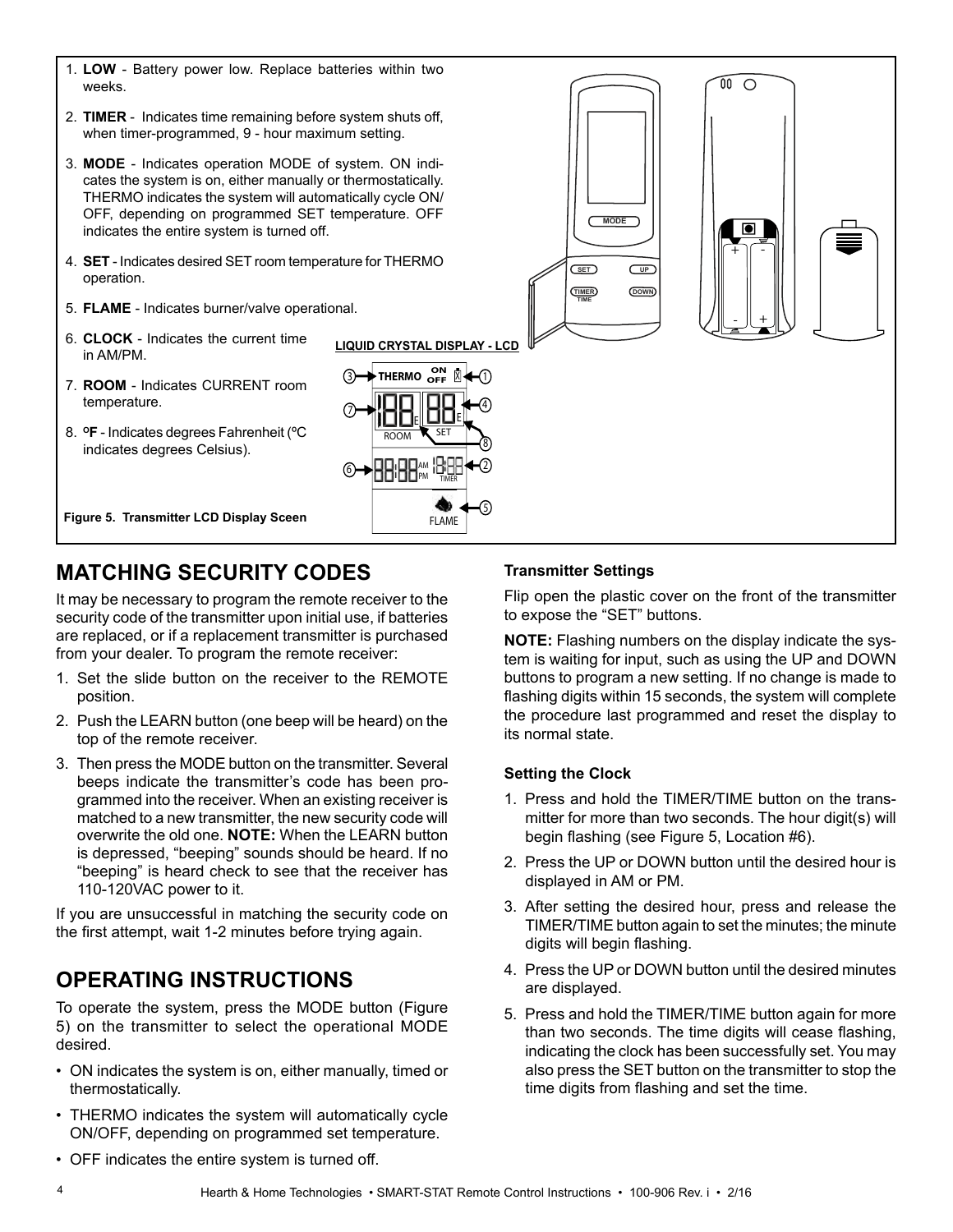

#### **Setting** º**F /** º**C Scale**

The factory setting for temperature is degrees Fahrenheit (ºF). To change this setting to degrees Centigrade (ºC):

- 1. Remove the battery cover on the back of the transmitter and locate the "setting button" at the top center of battery compartment (see Figure 6).
- 2. Push setting button and ºF will begin flashing on the LCD screen (see Figure 5, Location #4).
- 3. Push the DOWN button on the transmitter to change ºF to ºC.
- 4. Push "setting button" on transmitter and Centigrade (ºC) degree readings will display on LCD screen.
- 5. Repeat this process to change back to Fahrenheit (ºF) reading, this time pushing the UP button. **NOTE:** LCD screen will return to normal state if setting button is not pushed within 15 seconds.

#### **Setting Desired Room Temperature -**

#### **Thermo Operations**

This remote control system can be thermostatically controlled when the transmitter is in the THERMO mode. (THERMO must be displayed on the screen). The transmitter will "sense" the room temperature every two minutes automatically turning the fireplace ON or OFF thermostatically. To set the desired room temperature:

1. Press the MODE button to place the transmitter into THERMO mode. THERMO ON or OFF will display.

2. Press the UP or DOWN button to select the desired room temperature. The highest SET temperature is 99º F (37º C). The lowest SET temperature is 45º F (7º C).

**NOTE:** To prevent repeated thermo-cycling of the gas appliance, the sensing unit in the transmitter will only activate the remote receiver when the temperature change exceeds 1º F (1/2º C) above or below the SET (desired) temperature.

When the transmitter is in the THERMO mode, it should be kept away from direct sources of heat such as fireplaces, incandescent lighting and direct sunlight. Leaving the transmitter in direct sunlight, for example, will cause it to read the room temperature higher than it actually is.

#### **Setting the Countdown Timer**

This remote control system can operate with a built-in countdown timer when the transmitter is in the ON or THERMO modes (THERMO or ON must be displayed on the LCD screen).

- 1. Press and release the TIMER/TIME button on the transmitter. The word TIMER and 0:15 flash on the screen (see Figure 5, Location #2).
- 2. Press the UP and DOWN button to begin advancing through each of the countdown time options. Available countdown times are 15 min, 30 min, 45 min, 1 hour, 1 hr 30 min, and each additional half hour up to nine hours.
- 3. To set the TIMER, press the SET button on the transmitter. If the system is ON, it will remain on until the "time" has expired. If the system is in the THERMO mode, it will cycle on and off as the room temperature requires until the "time" has expired.

**NOTE:** When the timer is used in the THERMO mode, the THERMO operation will discontinue when the "time" has expired.

#### **Low/Battery Indicator**

An "X" outlined by a battery on the right side of the LCD screen will appear when battery power has dropped significantly. At this time, approximately two weeks of battery power remains.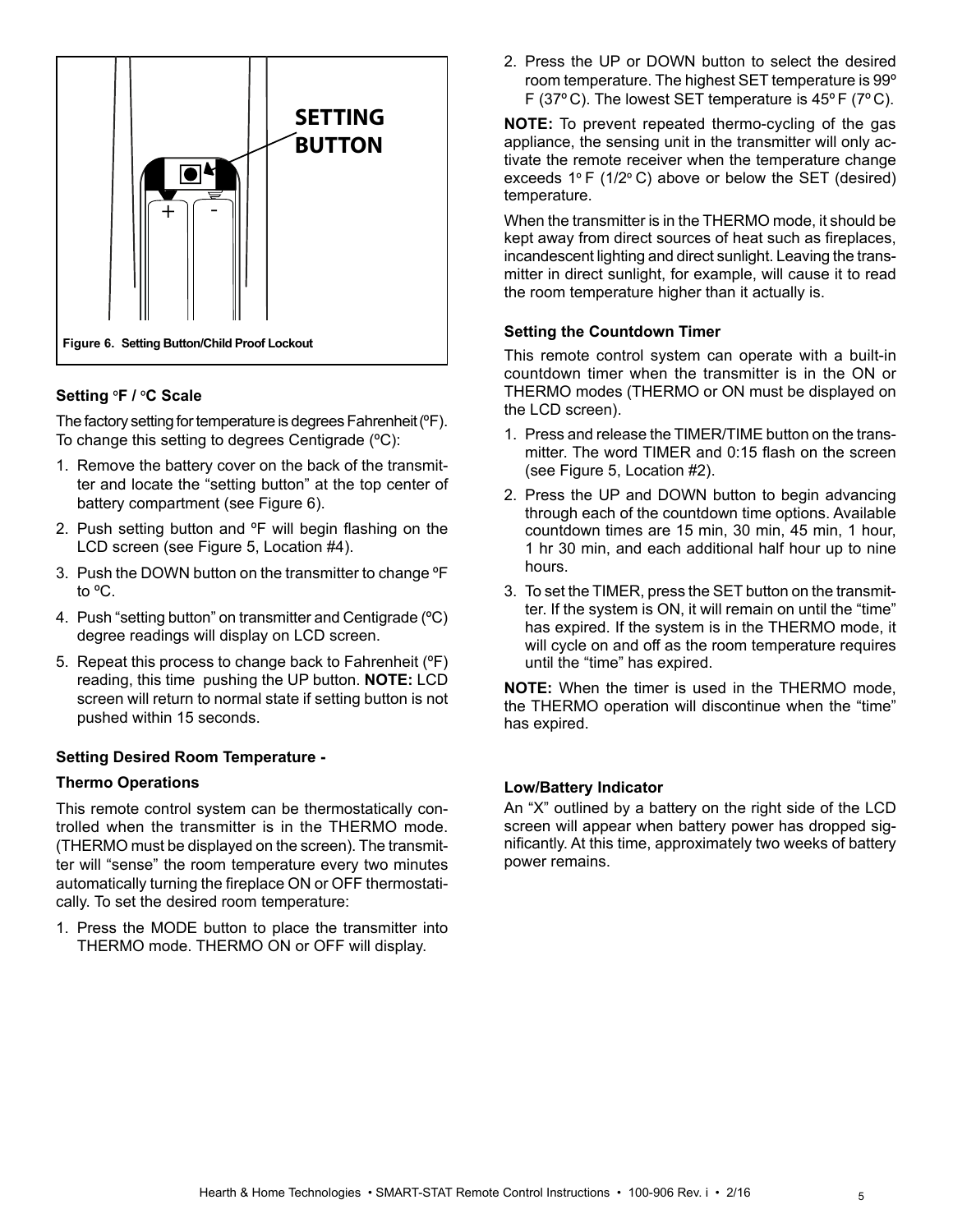#### **Child Proof Lockout (CP)**

The transmitter contains a "Child Proof" lockout feature that prevents unauthorized use of the remote control. To access the "Child Proof" activation button, remove cover on BACK of transmitter. To activate LOCKOUT:

1. Press and hold in the "setting button" for 5 seconds. The letters CP will display on the LCD screen (see Figure 6). This prevents the activation of fireplace. When any function button is pressed ON/OFF etc. the letter CP will display on the LCD screen.

To deactivate LOCKOUT:

1. Press and hold in the "setting button" for 5 seconds. The LCD will display CP until 5 seconds have elapsed, and then the LCD screen will return to its normal state.

# **TRANSMITTER SAFETY FEATURES**

It is recommended that the TRANSMITTERS always be located within a 20 foot operating range of the fireplace, preferably in the same room in which the fireplace system is located. The TRANSMITTER features several safety features that alert the user when the TRANSMITTER is placed outside the 20 foot normal operating range.

#### **Communication-Safety Features**

This remote control has a COMMUNICATION-SAFETY function built into its software. It provides an extra margin of safety when the TRANSMITTER is out of the normal 20 foot operating range of the receiver. It is also activated when the batteries become weak or are removed from the transmitter.

In the THERMO-UPDATING feature (only in the THERMO or TIMER modes) the transmitter normally reads the ROOM temperature every 2 minutes. In addition to checking the temperature, the transmitter sends a signal to the receiver indicating that the transmitter and its batteries are still active.

In the COMMUNICATION-SAFETY feature, at all times and in all OPERATING MODES the transmitter sends a signal every fifteen (15) minutes to the receiver, indicating that the transmitter is within the normal operating range of 20 feet.

Should the receiver NOT receive a transmitter signal every 15 minutes (COMMUNICATION-SAFETY feature), the RE-CEIVER will begin a 2 HOUR (120 minute) countdown timing function. If during this 2 hour period, the receiver does not receive a signal from the transmitter, the RECEIVER will shut down the fireplace being controlled by the receiver. The RECEIVER will then emit a series of rapid "beeps". Then, after 10 rapid "beeps", the RECEIVER will continue to emit a single "beep" every 4 seconds until a transmitter signal is again received. The intermittent 4 seconds beeping will go on indefinitely until reset.

To "reset" the RECEIVER and operate the fireplace system:

1. Press the MODE button on the transmitter. The word ON must display on the LCD screen. The COMMUNICA-TION -SAFETY operation is overridden and the system will return to normal operation depending on the MODE selected at the transmitter.

We recommend the user check the batteries in the TRANSMITTER to make sure the voltage is no less than 2.7 volts.

#### **Auto Shutdown**

This remote control has an Auto Shutdown feature incorporated into its system. When the transmitter MODE is in the ON position the fireplace will continuously operate for 9 hours. After 9 hours, the fireplace will shut down. To relight the fireplace:

1. Press the MODE button.

The Auto Shutdown signal comes from the transmitter. The transmitter must be positioned within a 20 foot operating range for the Auto Shutdown feature to operate.

# **SYSTEM CHECK**

#### **Millivolt Valves**

Light the appliance following the lighting instructions that came with the fireplace. Confirm that the pilot flame is on. It must be in operation for the main gas valve to operate.

- 1. Slide the 3-position button on the remote receiver to the ON position. The main gas flame (i.e., the fire) should ignite.
- 2. Slide the button to OFF. The flame should extinguish (the pilot flame will remain on).
- 3. Slide the button to REMOTE (the center position), then press the MODE button on the transmitter to change the system to ON. The main gas flame should ignite.
- 4. Press the MODE button on the transmitter to change the system to OFF. The flame should extinguish (the pilot flame will remain on).
- 5. Press the MODE button on the transmitter to change the system to THERMO.
- 6. Advance the SET temperature on the transmitter to a temperature of at least 2º F (1º C) above the ROOM temperature displayed on the LCD screen and the system flame will ignite.
- 7. Set the SET temperature to at least  $2^{\circ}$  F (1 $^{\circ}$ C) below the room temperature and the system flame will extinguish. Thereafter, it should continue to cycle on and off thermostatically approximately every two minutes as the ROOM temperature changes, but only when the temperature differential between ROOM and SET temperatures differs at least 2º F (1º C). The 2º F (1º C) F differential is the factory setting.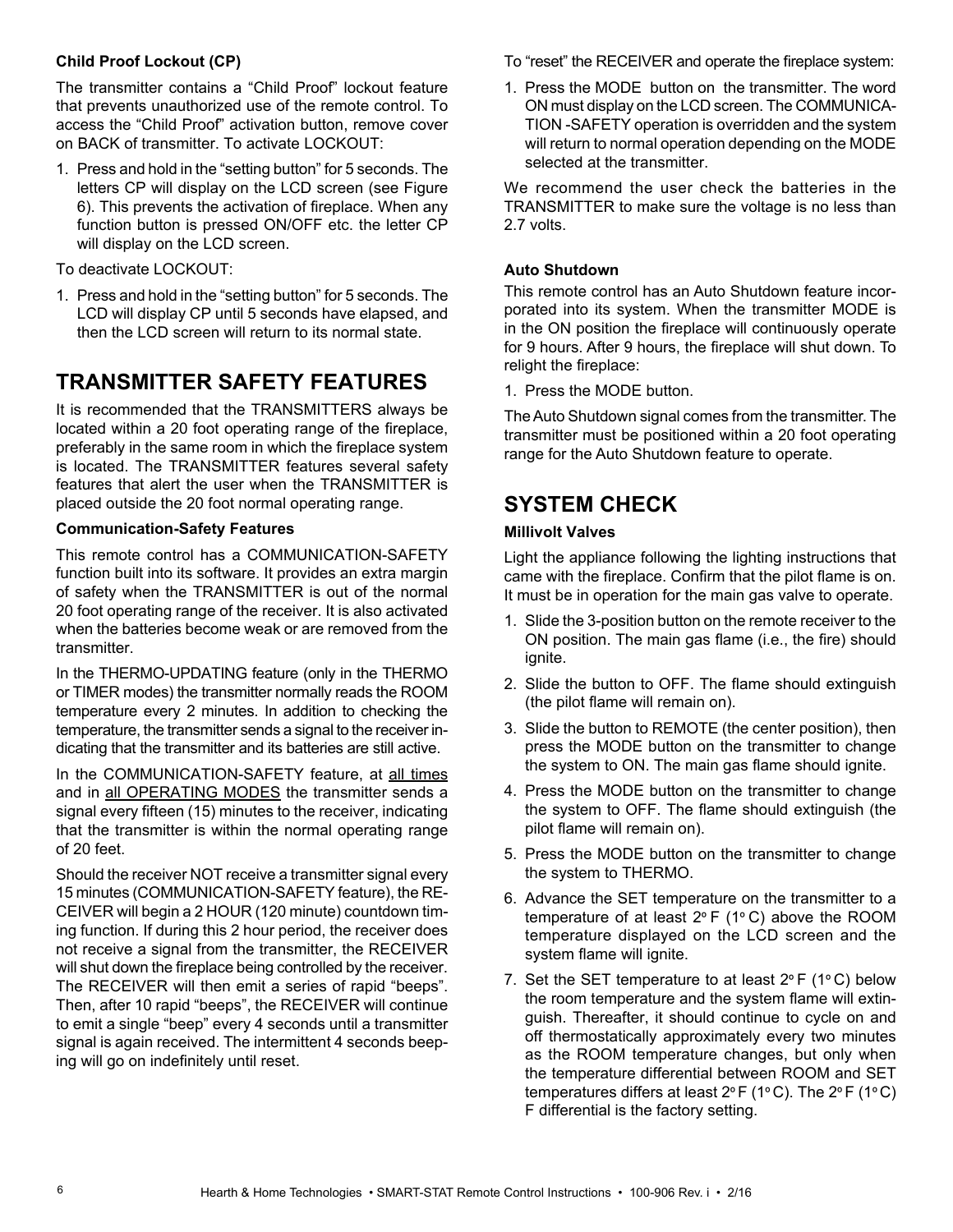#### **Electronic Ignition System**

- 1. Slide the 3-position button on the remote receiver to the ON position. The spark electrode should begin sparking to ignite the pilot (the pilot may ignite after only one spark). After the pilot flame is lit, the main gas valve should open and the main gas flame should ignite.
- 2. Slide the button to OFF. The main gas flame and pilot flame should BOTH extinguish.
- 3. Slide the button to REMOTE (the center position).
- 4. Then press the MODE button on the transmitter to change the system to ON. The spark electrode should begin sparking to ignite the pilot. After the pilot is lit, the main gas valve should open and the main gas flame should ignite.
- 5. Press the MODE button on the transmitter to OFF. The main gas flame and pilot flame should BOTH extinguish.
- 6. Press the MODE button on the transmitter to change the system to THERMO.
- 7. Advance the SET temperature on the transmitter to temperature of at least  $1^{\circ}$  F (-17 $^{\circ}$  C) above the room temperature displayed on the LCD screen and the system flame will ignite.
- 8. Set the SET temperature to at least  $2^{\circ}$  F (1°C) below the room temperature and the system will extinguish. Thereafter, it should continue to cycle on and off thermostatically approximately every two minutes as the ROOM temperature changes, but only when the temperature differential between ROOM and SET temperatures differ at least  $2^{\circ}$  F (1°C). The  $2^{\circ}$  F (1°C) differential is the factory setting.

#### **Timer Operation**

The countdown timer will operate in either the manual ON or THERMO mode. Once the fireplace system is in an operating mode, set the countdown timer to turn off in 15 minutes. The timer function will allow operation to continue until the "countdown time" on the LCD screen expires. After 15 minutes elapses, the system should turn off.

## **GENERAL INFORMATION**

#### **Transmitter Wall Bracket**

The transmitter can be hung on a wall using the bracket provided. Locate the bracket on an inside wall sufficiently far away from direct sources of heat such as a fireplace, incandescent lighting, or sunlight so it detects ambient room temperatures, not a single heat source. If the bracket is installed on a solid wood wall, drill 1/8 inch pilot holes and install with the screws provided. If it is installed on a plaster/wallboard wall, first drill two 1/4 inch holes into the wall, then use a hammer to tap in the two plastic wall anchors flush with the wall, then install the screws provided.

#### **Battery Life**

Life expectancy of the alkaline batteries in the transmitter should be at least one season. Check batteries annually. When the transmitter no longer operates the remote receiver from a distance it did previously (i.e., the transmitter's range has decreased) the batteries should be checked.

#### **Specifications**

Batteries: Transmitter - 3V 2 ea.; AAA 1.5V, Alkaline Receiver - 110-120 VAC; 60Hz Operating Frequency: FCC ID No.'s: Transmitter - ULERF-5A Receiver - ULERF-5A Canadian ISC ID No.'s: Transmitter -6732A-RF5A Receiver -6732A-RF5A

### **Service Parts List**

No service parts available.

### **Limited Warranty**

This REMOTE CONTROL SYSTEM is warranted for 12 months from the date of purchase or installation to the original purchaser to be free from defects in materials and workmanship. Damage to the SYSTEM caused by accident, misuse, abuse, or installation error whether performed by a contractor, service company, or owner, is not covered by this warranty. Seller will not be responsible for labor charges and/or damage incurred in installation, repair, replacement or for incidental or consequential damages.

Batteries and any damage caused by them are not covered by this warranty.

Some states, provinces, and nations do not allow exclusion or limitations of incidental or consequential damages, so the above limitations or exclusions may not apply. This warranty gives you specific legal rights. You may have other rights that vary by state, province or nation.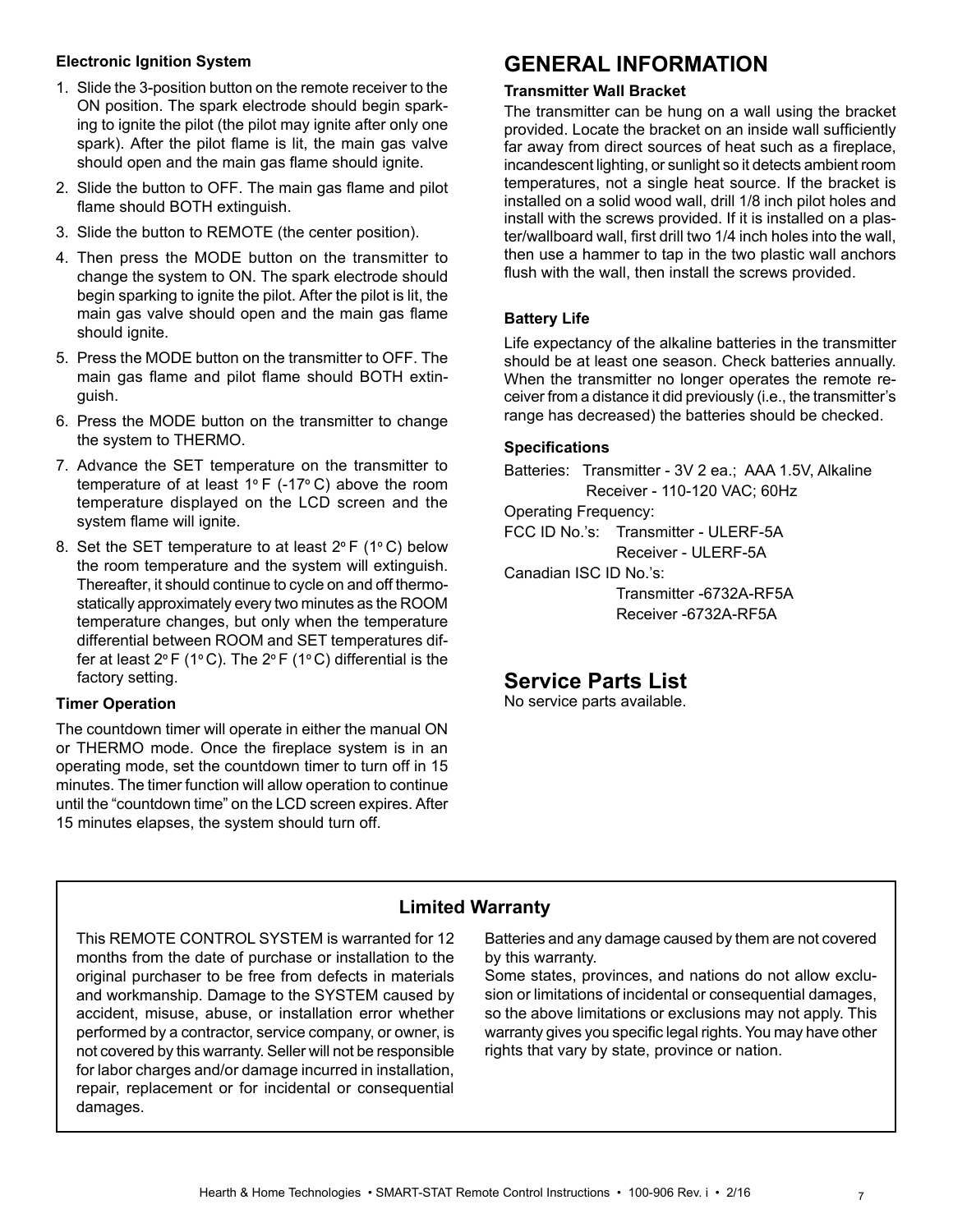